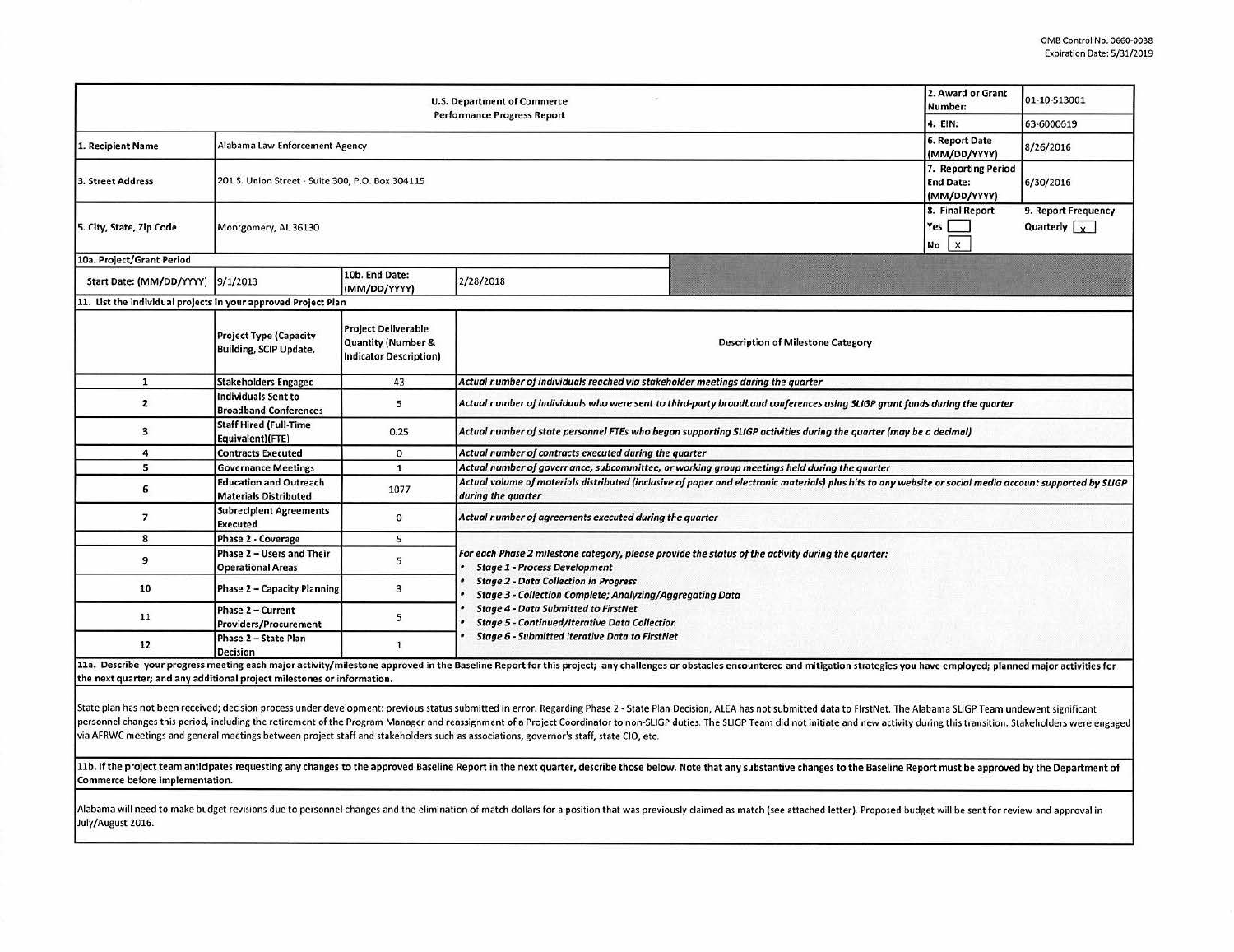[11c. Provide any other information that would be useful to NTIA as it assesses this project's progress.

The Alabama SUGP Team underwent personnel changes during this period and did not initiate any new activity during this transition period.

11d. Describe any success stories or best practices you have identified. Please be as specific as possible.

N/A this period.

12. Personnel 12a. If the project is not fully staffed, describe how any lack of staffing may impact the project's time line and when the project will be fully staffed.

Alabama will be replacing a Project Coordinator in the near future and has selected a new Project Manager that will begin in July 2016. The Governor has selected a new SPOC.

| 12b. Staffing Table - Please include all staff that have contributed time to the project. Please do not remove individuals from this table. |                                     |                                                                                                                                                                                                                                             |                          |                      |                                             |                   |                 |                                         |                                                 |
|---------------------------------------------------------------------------------------------------------------------------------------------|-------------------------------------|---------------------------------------------------------------------------------------------------------------------------------------------------------------------------------------------------------------------------------------------|--------------------------|----------------------|---------------------------------------------|-------------------|-----------------|-----------------------------------------|-------------------------------------------------|
| <b>Job Title</b>                                                                                                                            | <b>FTEX</b>                         | Project (s) Assigned                                                                                                                                                                                                                        |                          |                      |                                             |                   |                 | Change                                  |                                                 |
| <b>SWIC</b>                                                                                                                                 |                                     | 90% (9/13-8/15) 75% (9/15-4/16) Project Oversight and Management                                                                                                                                                                            |                          |                      |                                             |                   |                 |                                         |                                                 |
| Project Manager - E & O                                                                                                                     | 100%                                | Education and Outreach Project Manager                                                                                                                                                                                                      |                          |                      |                                             |                   |                 |                                         |                                                 |
| <b>SPOC</b>                                                                                                                                 | 25%                                 | The Alabama SPOC serves as the state's Single Point of Contact between FirstNet and the State of Alabama.                                                                                                                                   |                          |                      |                                             |                   |                 |                                         |                                                 |
|                                                                                                                                             |                                     |                                                                                                                                                                                                                                             |                          |                      |                                             |                   |                 |                                         |                                                 |
| <b>Attorney</b>                                                                                                                             | 0%                                  | This position was included as match in error and has been removed from the grant match calculations (see attached letter). This position will be eliminated<br>from future progress reports; it should have never been included previously. |                          |                      |                                             |                   |                 | Eliminated and<br> Removed              |                                                 |
| 13. Subcontracts (Vendors and/or Subrecipients)                                                                                             |                                     |                                                                                                                                                                                                                                             |                          |                      |                                             |                   |                 |                                         |                                                 |
| 13a. Subcontracts Table - Include all subcontractors. The totals from this table must equal the "Subcontracts Total" in Question 14f.       |                                     |                                                                                                                                                                                                                                             |                          |                      |                                             |                   |                 |                                         |                                                 |
| Name                                                                                                                                        | <b>Subcontract Purpose</b>          |                                                                                                                                                                                                                                             | Түре<br>(Vendor/Subrec.) | RFP/RFQ Issued (Y/N) | <b>Contract</b><br><b>Executed</b><br>[Y/N] | <b>Start Date</b> | <b>End Date</b> | <b>Total Federal Funds</b><br>Allocated | <b>Total Matching Funds</b><br><b>Allocated</b> |
| Curtis Nail                                                                                                                                 | Governance/Planning Project Manager |                                                                                                                                                                                                                                             | l Contractor             |                      |                                             | 4/16/2014         | 2/28/2018       | \$289,549.00                            | \$0.00                                          |
| Televate                                                                                                                                    | SUGP Support and Data Collection    |                                                                                                                                                                                                                                             | <b>Contractor</b>        |                      |                                             | 10/1/2015         | 9/30/2017       | \$552,461.00                            | \$0.00                                          |
|                                                                                                                                             |                                     |                                                                                                                                                                                                                                             |                          |                      |                                             |                   |                 |                                         |                                                 |
|                                                                                                                                             |                                     |                                                                                                                                                                                                                                             |                          |                      |                                             |                   |                 |                                         |                                                 |
| 13b. Describe any challenges encountered with vendors and/or subrecipients.                                                                 |                                     |                                                                                                                                                                                                                                             |                          |                      |                                             |                   |                 |                                         |                                                 |
| No challenges have been encoutered with vendors and/or subrecipients.                                                                       |                                     |                                                                                                                                                                                                                                             |                          |                      |                                             |                   |                 |                                         |                                                 |